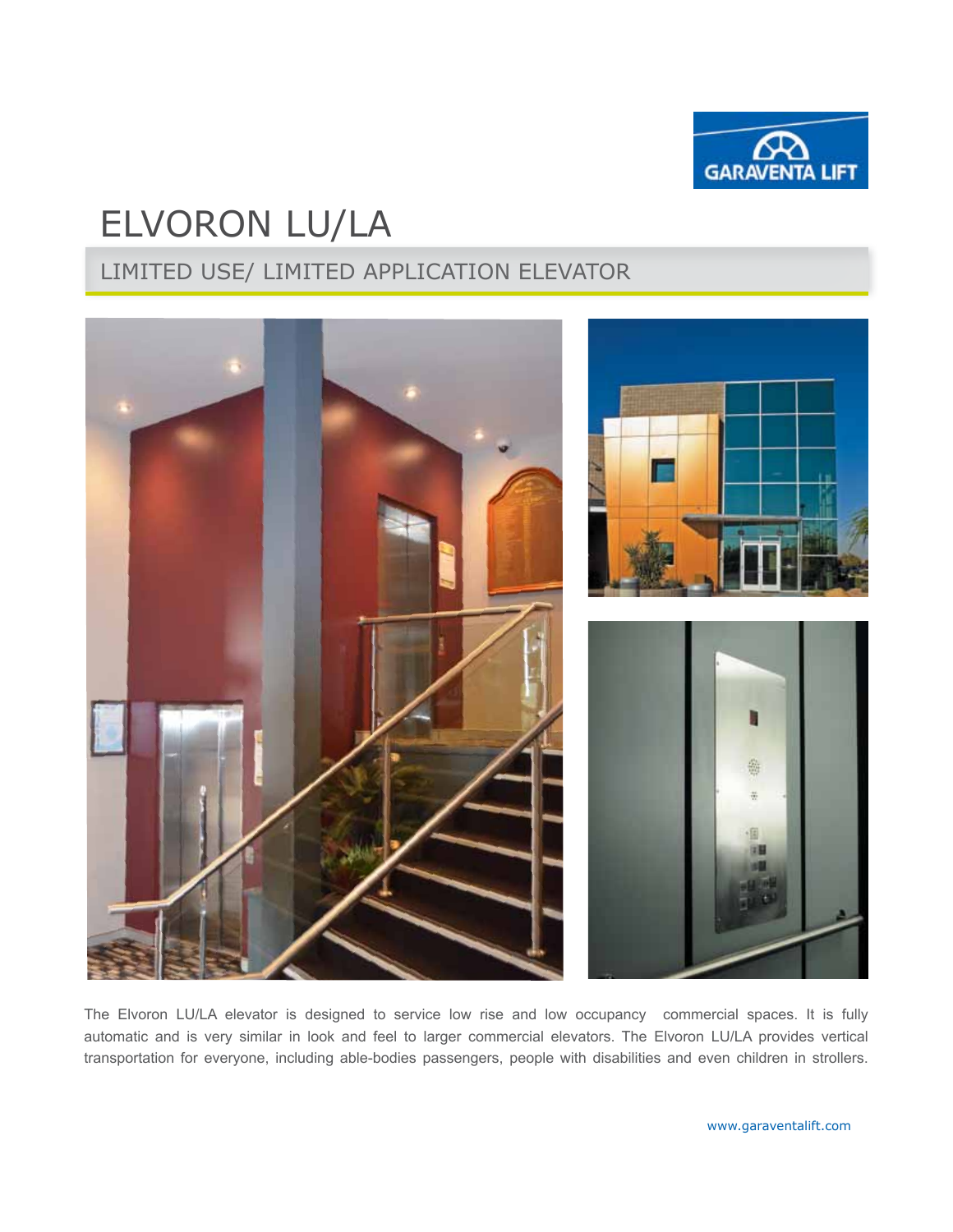

- 1:2 Cable hydraulic drive with automatic leveling, emergency manual lowering and instantaneous safety brake system **1**
- Computerized (PLC) controller has an emergency backup power system for lowering in the event of power failure. **2**
- Two-speed hydraulic control valve provides smooth, comfortable starting and stopping. **3**
- Submersed hydraulic pump and 5 HP (3.5 Kw) motor ensures quiet operation. **4**
- Sturdy 8 lbs per foot elevator guide rail system ensures a smooth, quiet ride **5**
- Heavy duty cantilevered car support sling provides capacity of up to 1,400 lbs (635 kg). **6**
- **7** Minimum pit depth is 14" (356 mm).

#### DRIVE SYSTEM SPECIFICATIONS

**Rated Load:** 1,400 lbs (635 kg)

**Speed:** Standard 30 fpm (0.15 m/s) nominal speed | Option 40 fpm (0.2 m/s), contact Garaventa Lift

**Travel Range:** Standard: 25 ft (7.6 meters) For greater travel distances, contact Garaventa Lift

**Overhead Clearance (Refuge Space):** 135'' (3429mm) | 114" (2896mm) with car top prop

**Drive System:** 1:2 Cable Hydraulic | Heavy duty car sling with roller guide shoes running on 8 lb. per foot steel T-Rails | Quiet submersed pump and motor (5 HP) | Factory pre-set and tested 2-speed valve for smooth start and stop

**Controls:** Fully automatic push button operation | Garaventa-Design PLC Controller | Integrated selfdiagnostics | Digital floor indicator in car | Automatic car lighting upon entry | Illuminated push buttons

**Power Supply:** Elevator: Standard 208 VAC three phase | Option 230 VAC single phase | Lighting: 110 VAC single phase, 15 amps

**Doors:** 36'' x 80" (914mm x 2032mm) two-speed horizontal sliding hoistway and car doors

**Safety Features:** Emergency battery lowering system | Emergency manual lowering valve | Safety brake system Automatic bi-directional floor levelling | Stop keyswitch and alarm button in car | Final limit switch | Overspeed valve | Pit Prop

**Unique Standard Features:** Braille markings |

Car direction lantern comes with audio and visual signals | Full height photo-electric door sensors

**Code Compliance:** ASME A17.1/CSA B-44 | Section 5.2 LU/LA Elevators. ADA (Americans with Disabilities Act)

**Popular Options:** Integrated hands free telephone | 2010 Phone Monitoring | Custom car finishes | Additional handrails | Buffer springs (increases your pit depth)

**Warranty:** 2 year standard warranty | Optional additional 5 year extended warranty (7 years)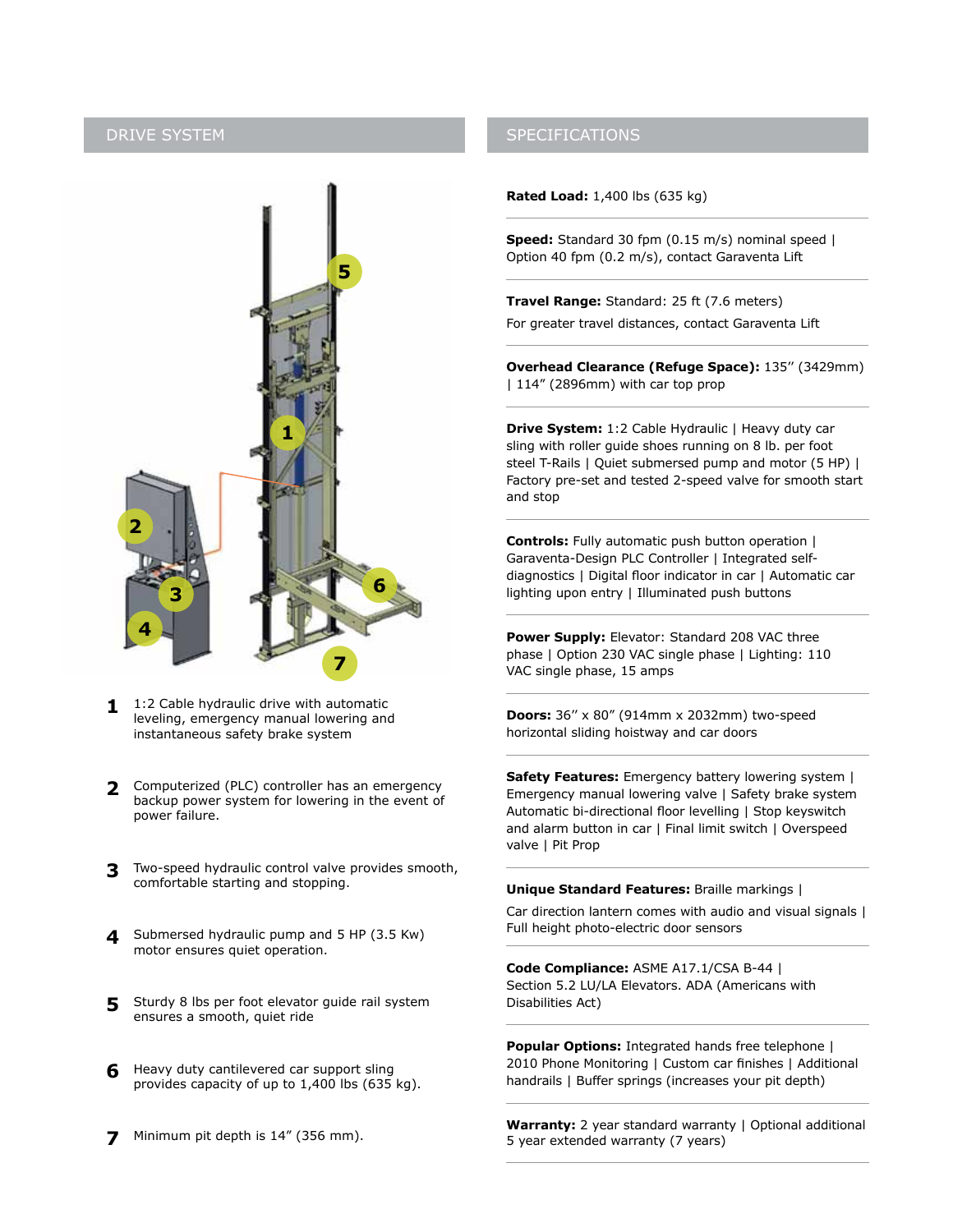### Finishes

#### **Car Operating Panels**



The Elvoron LU/LA COP is equipped with a digital floor indicator, illuminated floor buttons, alarm button, door open and close buttons and a keyed emergency stop switch. An optional hands-free phone is available.

#### **Car Direction Lantern**



Mounted in the car doorway, the Car Direction Lantern is an audio and visual signaling device that indicates direction of travel and arrival at the floor.

#### **Keyed Hall Station**



Brushed Stainless Steel (standard)

Oil Rubbed Bronze (optional)

For increased safety and security, an optional key switch allows the entire elevator to be deactivated. Key switches can be custom designed to deactivate only certain hall stations or to control access to certain floors.

#### **Lighting**



Four recessed low-voltage light fixtures illuminate automatically when the car gate is opened. Available in white or black.

#### **Handrails**



Brushed Stainless Steel (standard)

Oil Rubbed Bronze

Available in two finishes, the handrail is located on the control wall. Custom finishes are available on request. Additional handrails can be mounted for extra passenger safety.

#### **Hall Stations**



Brushed Stainless Steel (standard)

(optional) Oil Rubbed

Bronze (optional)

The push buttons are made of stainless steel for maximum durability. Wall plates are available in two finishes, brushed stainles steel (standard) or oil rubbed bronze (optional).

#### **Design Assistance**



www.garaventalift.com